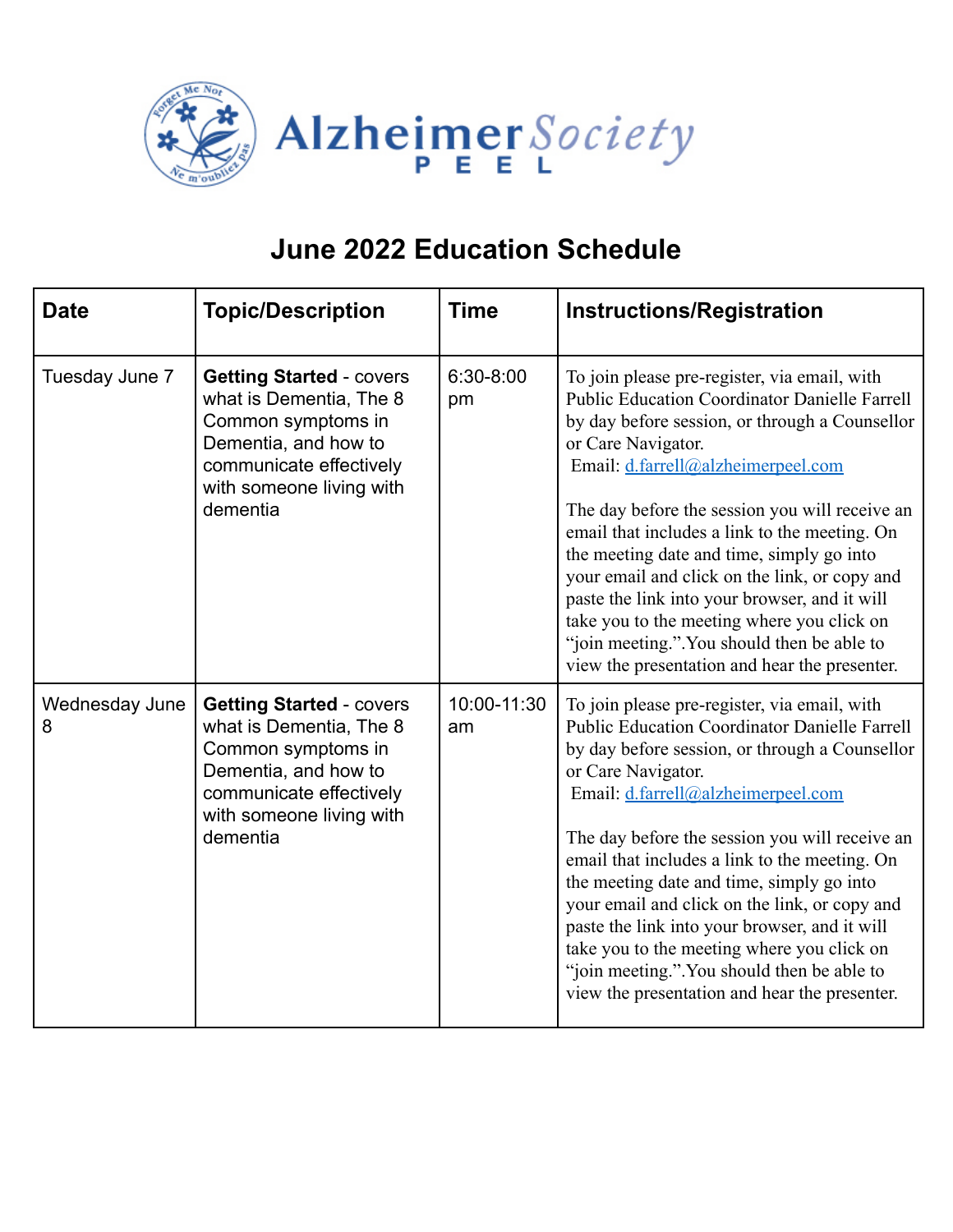

| Tuesday June 14      | <b>Understanding Behaviour</b><br>covers what the meaning<br>behind behaviours is,<br>common behavioural<br>triggers, and management<br>strategies. | 6:30-8:00<br>pm   | To join please pre-register, via email, with<br><b>Public Education Coordinator Danielle Farrell</b><br>by day before session, or through a Counsellor<br>or Care Navigator.<br>Email: d.farrell@alzheimerpeel.com<br>The day before the session you will receive an<br>email that includes a link to the meeting. On<br>the meeting date and time, simply go into<br>your email and click on the link, or copy and<br>paste the link into your browser, and it will<br>take you to the meeting where you click on<br>"join meeting.". You should then be able to<br>view the presentation and hear the presenter.       |
|----------------------|-----------------------------------------------------------------------------------------------------------------------------------------------------|-------------------|--------------------------------------------------------------------------------------------------------------------------------------------------------------------------------------------------------------------------------------------------------------------------------------------------------------------------------------------------------------------------------------------------------------------------------------------------------------------------------------------------------------------------------------------------------------------------------------------------------------------------|
| Wednesday June<br>15 | <b>Understanding Behaviour</b><br>covers what the meaning<br>behind behaviours is,<br>common behavioural<br>triggers, and management<br>strategies. | 10:00-11:30<br>am | To join please pre-register, via email or call to,<br><b>Public Education Coordinator Danielle Farrell</b><br>by day before session, or through a Counsellor<br>or Care Navigator.<br>Email: d.farrell@alzheimerpeel.com<br>The day before the session you will receive an<br>email that includes a link to the meeting. On<br>the meeting date and time, simply go into<br>your email and click on the link, or copy and<br>paste the link into your browser, and it will<br>take you to the meeting where you click on<br>"join meeting.". You should then be able to<br>view the presentation and hear the presenter. |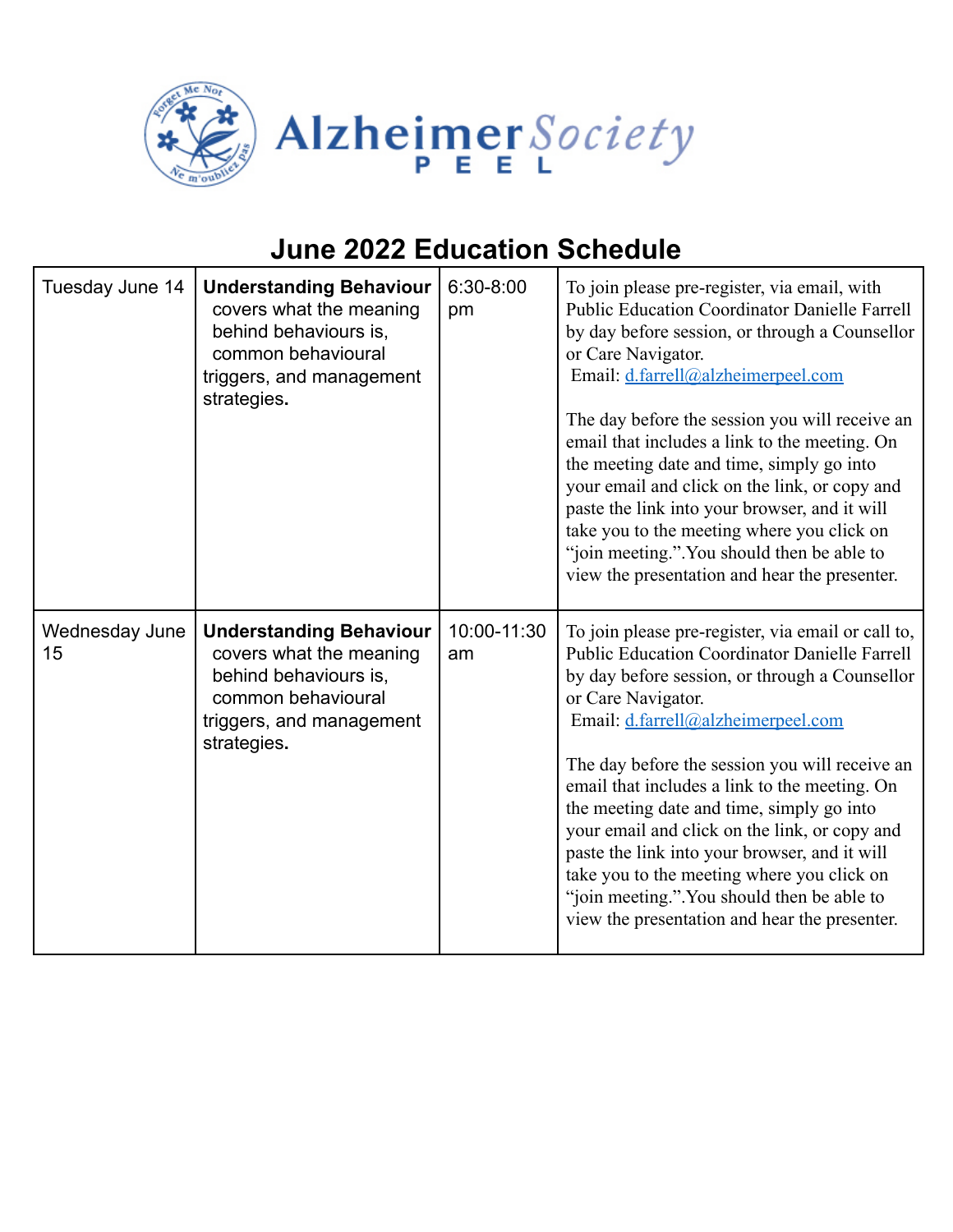

| Tuesday June 21 | <b>Town Hall - Topic:</b><br><b>Finding Your Way Tools</b><br>around safety Planning,<br>missing incidents and<br>wandering off.                                                             | 6:30-7:00<br>pm | The platform will be Zoom.<br>https://alzheimersociety.zoom.us/j/994676241<br>55<br>Meeting ID: 994 6762 4155<br>This session does not require registration                                                                                                                                                                                                                                                                                                                                                                                                                                                        |
|-----------------|----------------------------------------------------------------------------------------------------------------------------------------------------------------------------------------------|-----------------|--------------------------------------------------------------------------------------------------------------------------------------------------------------------------------------------------------------------------------------------------------------------------------------------------------------------------------------------------------------------------------------------------------------------------------------------------------------------------------------------------------------------------------------------------------------------------------------------------------------------|
| Tuesday June 28 | <b>Care Partner Burnout</b><br>covers signs and<br>symptoms of caregiver<br>burnout, tips to overcome<br>burnout, what is self-care<br>and how to accomplish it, &<br>grief and its effects. | 6:30-8:00<br>pm | To join please pre-register, via email, with<br><b>Public Education Coordinator Danielle Farrell</b><br>by day before session, or through a Counsellor<br>or Care Navigator.<br>Email: d.farrell@alzheimerpeel.com<br>The day before the session you will receive an<br>email that includes a link to the meeting. On<br>the meeting date and time, simply go into<br>your email and click on the link, or copy and<br>paste the link into your browser, and it will<br>take you to the meeting where you click on<br>"join meeting.". You should then be able to<br>view the presentation and hear the presenter. |